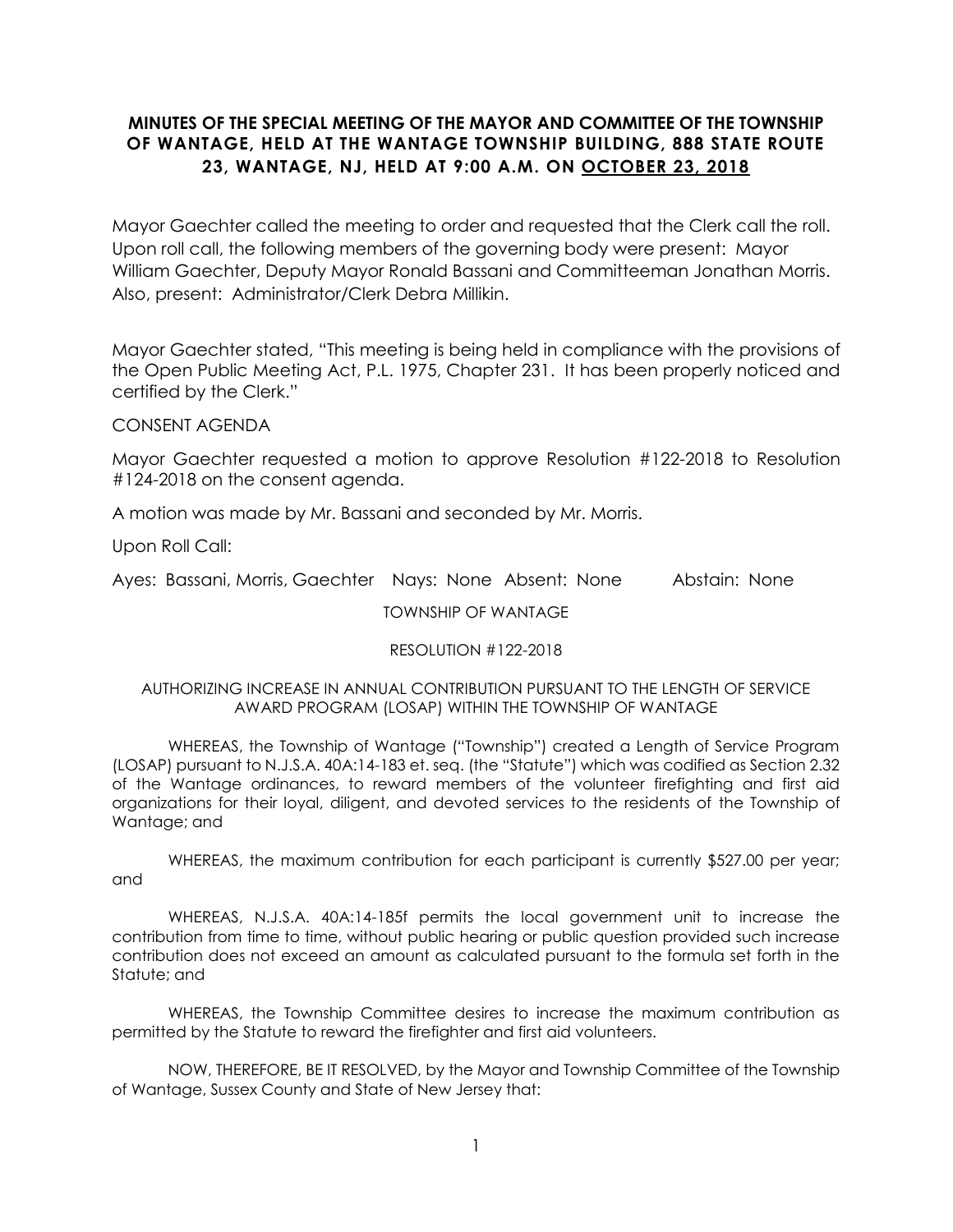The maximum length of service contribution for each qualifying member of the volunteer firefighting and first aid organizations be increased to a maximum contribution of \$647 per year for each qualifying member of the volunteer firefighting and first aid organizations;

That the maximum contribution for each qualifying member of the volunteer firefighting and first aid organizations for each subsequent calendar year be increased by the maximum amount permitted by Statute until a further resolution of the Governing Body.

This Resolution shall take effect immediately.

#### TOWNSHIP OF WANTAGE

#### RESOLUTION #123-2018

#### RESOLUTION APPROVING A PERSON-TO-PERSON AND PLACE TO PLACE TRANSFER OF LIQUOR LICENSE

WHEREAS, an application has been filed for a person to person and place to place transfer of Plenary Retail Distribution License #1924-44-011-004, heretofore issued HPLAY LIQUORS, LLC., for premise located at 83 Hamburg Avenue aka 461 Route 23, in the Township of Wantage, New Jersey; and

WHEREAS, proof of publication of the said pending application for transfer has been submitted, and no objection from the public has been filed against this proposed transfer; and

WHEREAS, the submitted application form is complete in all respects, the transfer fees have been paid,

WHEREAS, the applicant is qualified to be licensed according to all standards established by Title 33 of the New Jersey Statutes, regulations promulgated thereunder, as well as pertinent ordinances and conditions consistent with Title 33;

NOW, THEREFORE, BE IT REOSLVED, that the Mayor and Committee of the Township of Wantage in Sussex County, New Jersey, does hereby approve, effective October 25, 2018, the person-toperson and place to place transfer of the aforesaid Plenary Retail Distribution License, to PRAMUKHRAAJ, LLC., 83 Hamburg Avenue aka 461 Route 23, in the Township of Wantage, New Jersey.

#### TOWNSHIP OF WANTAGE

#### RESOLUTION #124-2018

#### AUTHORIZING REFUND TAX SALE CERTIFICATE FOR BLOCK 19, LOT 10.02

 WHEREAS, the Tax Collector has recommended the Mayor and Committee of the Township of Wantage reimburse funds for redemption of tax sale certificate.

NOW, THEREFORE, BE IT RESOLVED that the Township Committee of the Township of Wantage, County of Sussex, does hereby authorize the refund of

\$18,589.10 to US Bank, Block 19 Lot 10.02 for tax sale certificate 2017-008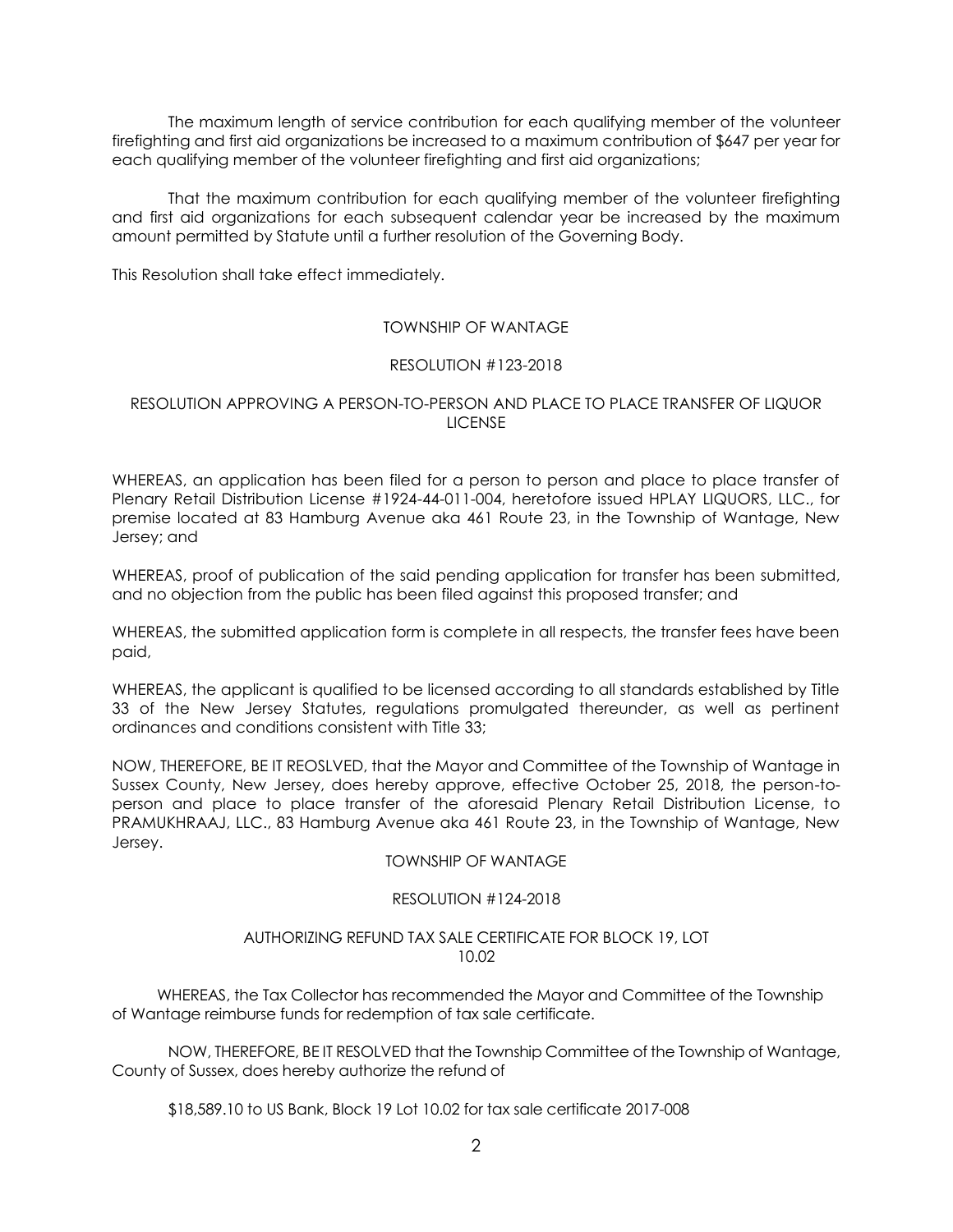## **REPORTS**

Clerk/Administrator – Best Practices CY 2017/SFY2018. As part of each year required by the State of New Jersey the Township must review the Best Practice Worksheet. It is the goal of the municipality to keep it's score between 21 – 25. The Township this year is 22 so this means state aid will remain the same. Mrs. Millikin advised there are three questions the Township answered no too. These were questions 19, 21 and 22. Mayor Gaechter stated the Township gets faulted for having a waiver for employees to not get health care. This is a question every year and feels that it is a benefit when an employee takes a waiver since this cost is a lot less then the Health Plan. Mrs. Millikin indicated that on 21 and 22 that this related to doing an ordinance stating if retired from the Township there would be a cap on sick payout. She suggested this be specific to only people retired. Mayor Gaechter requested a motion to approve the Best Practices CY 2017/SFY2018. Motion was made by Mr. Morris and seconded by Mr. Bassani.

### Upon Roll Call:

Ayes: Bassani, Morris, Gaechter Nays: None Absent: None Abstain: None

Mrs. Millikin advised that Wantage Excavating has completed their portion of the field work. Just waiting for the compost material to be placed on the field.

Mrs. Millikin advised on October 31st she will be taking a  $\frac{1}{2}$  day to go to her kids Halloween Parade and Party.

### Attorney – None.

Mayor/Committee – Mayor Gaechter stated this is just a special meeting, but wanted to say Thank you to Justin and the Fire Department for the Beer Tent and your time in this effort. Wantage Day was a great success.

Mr. Bassani – Agreed with Mayor Gaechter comments regarding Wantage Day.

Mr. Morris – Unfortunately, he was unable to attend Wantage Day, but heard great things and heard the smoke house and the guys in charge of that was a great addition.

#### **NEW BUSINESS**

Mayor Gaechter moved onto New Business discussion with Fire Department – Vehicle Inventory.

Present for the Fire Department were Chief Justin Vander Groef, Deputy Chief Alex Rubin, Deputy Chief Mark Snook, and in coming Deputy Chief Steve Merk. Chief Vander Groef thanked the Committee for having this meeting today. He feels it is important to have a plan for the next 25 years. The Fire Department has worked very hard and Mrs. Millikin has provided a draft plan for discussion.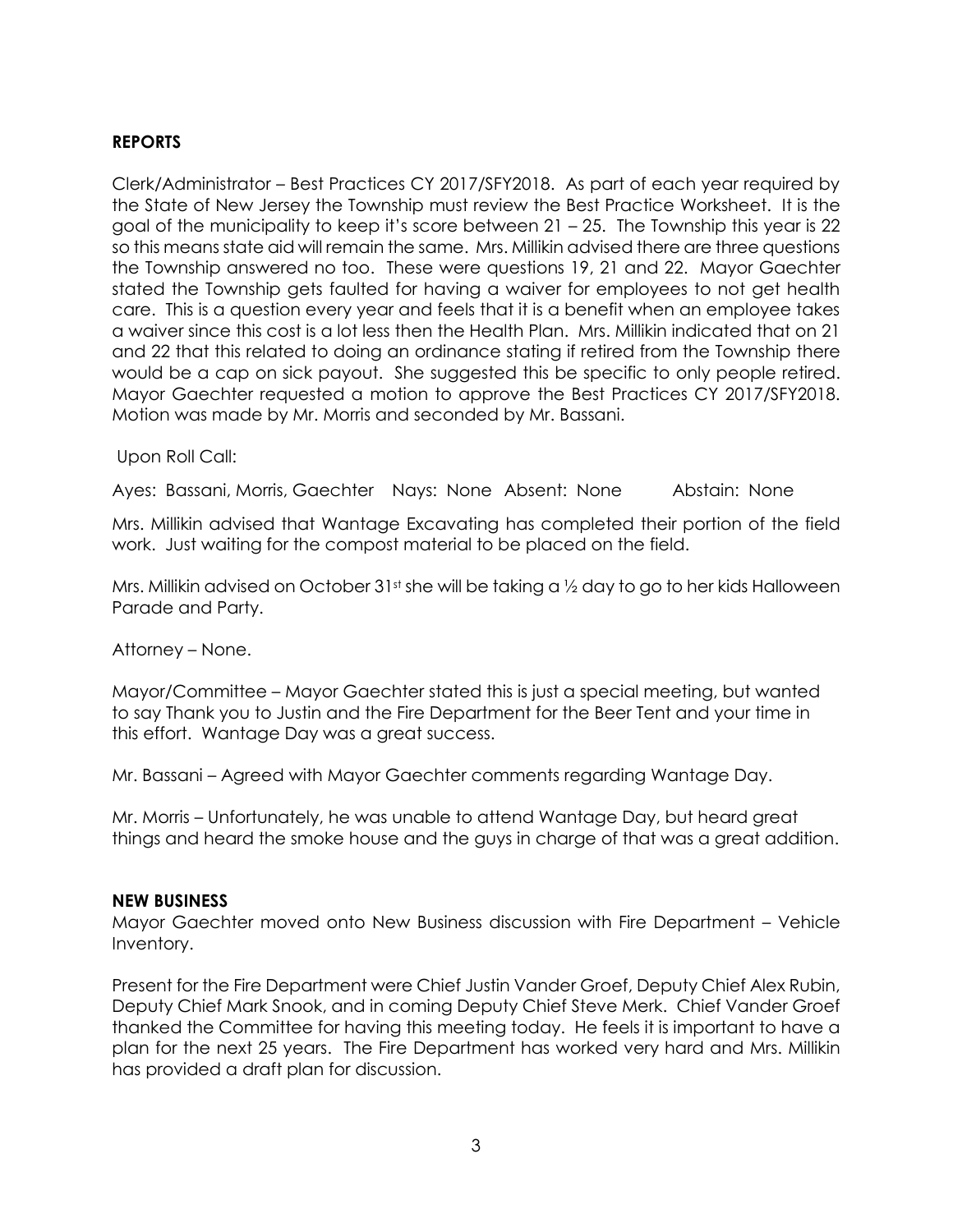Chief Vander Groef stated the overall plan is to replace older apparatus and potentially look to downside. Last year came in to replace a tanker and this was denied and looking a different route. The plan now is to down size two trucks into one. This plan affects Truck 647 and 645 in Beemerville.

Chief Vander Groef turned over this discussion to Deputy Chief Mark Snook. Deputy Chief Snook went over a list he prepared an inventory of the Wantage Township Fire Apparatus. Deputy Chief Snook discussed the proposal to down size truck 645 and 647 and obtain a mini pumper tanker to replace these two trucks. The mini-pumper tanker would be on a 5,500 chassis and would hold approximately 400 gallons of water. This would be the first vehicle on any call with the ability to have 4wd drive. Deputy Chief Snook advised that Montague Fire Department has a similar type of mini pumper tanker being proposed. Discussion ensued on this vehicle. Discussion regarding the NFPA Guidelines was also discussed. Mr. Bassani had questioned the mutual aid from the other departments. Discussion ensued regarding the box alarm requirements. Chief Vander Groef offered going over the box alarms with the Committee as well.

Deputy Chief Alex Rubin then provided an update regarding Colesville trucks and the need to replace truck 625 which is the work horse of the Department. Deputy Chief Rubin went over the maintenance log for this vehicle and the various issues the Department has had since it arrived. This truck is the first out of the house on all calls except for accidents. This truck has a pump and tanker and allows the ability to have the ability to begin fighting fires immediately. Discussion ensued regarding this truck replacement and reviewing over a specification through the HGAC or State Coop. It was also advised it would take 2 years from time truck is ok to receiving the truck.

Mr. Bassani had advised that he does have a lot of questions and would like to meet with Chief Vander Groef to go over these questions. Discussion ensued and Chief Vander Groef offered to provide a tour to Mayor Gaechter and Committeeman Bassani of the trucks for a better understanding and explain the box alarms.

Mayor Gaechter stated that working on this program is the vehicles reviewing that need replacement within the next 5 years and that yes to have a schedule but not a specific date certain for these replacements. The Committee thanked the Fire Department for their time and attendance and this was a helpful meeting.

# **OPEN PUBLIC SESSION**

Mayor Gaechter opened this portion of the meeting to the public.

There being no other public this portion of the meeting was closed.

Mayor Gaechter requested a Motion to adjourn made by Mr. Bassani and seconded by Mr. Morris.

Upon Roll Call: Ayes: Bassani, Morris, Gaechter Nays: None Absent: None Abstain: None